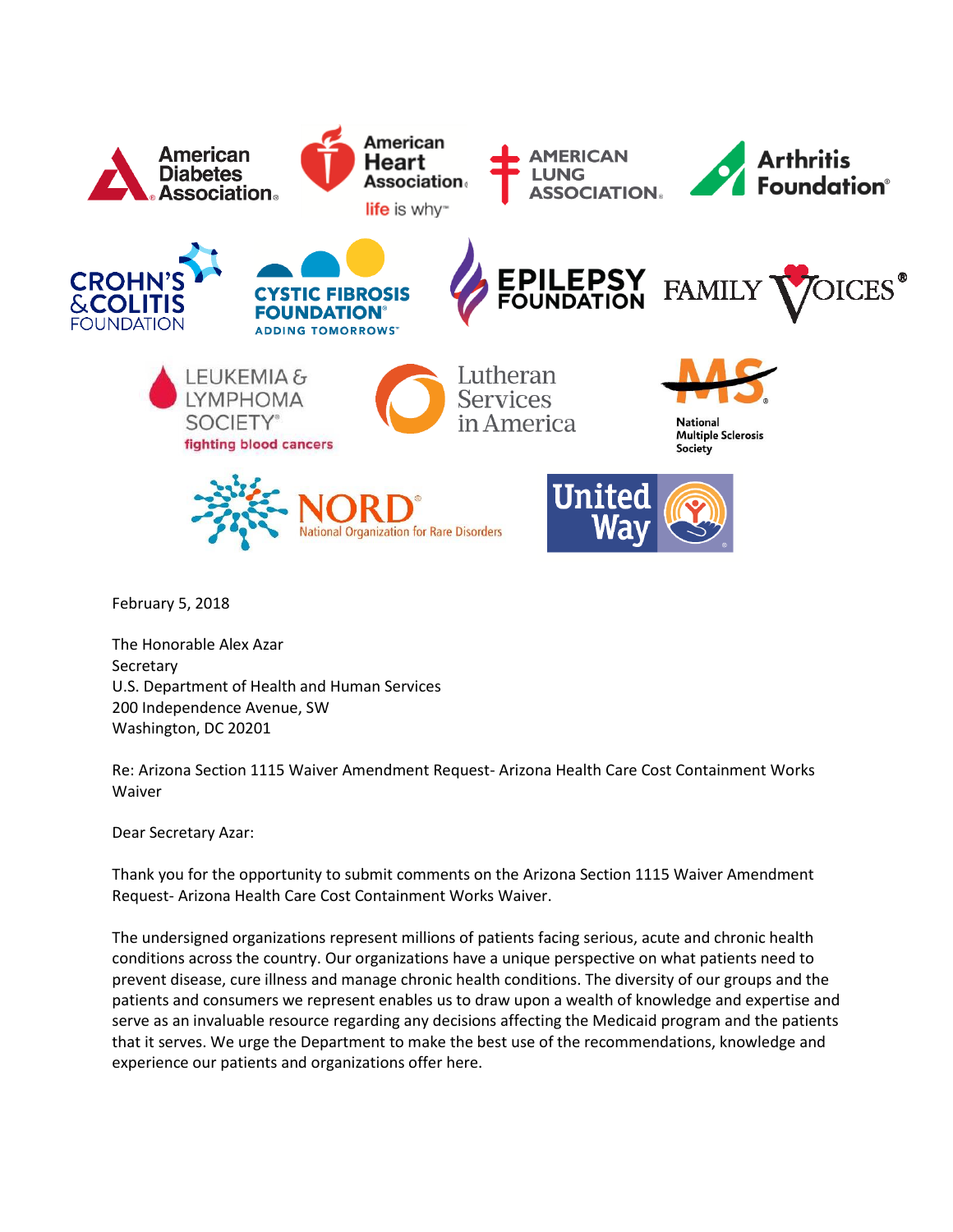Our organizations are committed to ensuring that Medicaid offers patients adequate, affordable and accessible health care coverage. However, several of the policy proposals included in the Arizona Section 1115 Waiver Amendment request jeopardize patients' access to care and could have harmful implications for individuals with serious, acute and chronic diseases. We therefore provide the Department with the following comments and recommendations regarding Arizona's Section 1115 Waiver Amendment.

## **Work Requirements**

Under the Arizona Section 1115 Waiver Amendment request, adults making 138 percent of the federal poverty level or less (approximately \$33,948 per year for a family of four) would be required to comply with work requirements unless they qualify for certain exemptions. Our organizations recognize a work requirement as a significant barrier to care and therefore strongly oppose its inclusion in the Waiver Amendment.

The intent of the 1115 Demonstration Wavier program is to increase access and test innovative approaches to delivering care.<sup>i</sup> This provision does not appear to satisfy either requirement and could significantly harm patients by reducing their access to healthcare services both in the short and long term. Many factors can serve as barriers to finding employment or attending school, including physical and mental health conditions, the difficulty of finding affordable care for children or patients with special health care needs, lack of transportation, lack of education, lack of work experience and criminal record. None of these reduce the need for healthcare. Furthermore, most people on Medicaid who can work do so.<sup>"</sup> A recent study, published in JAMA Internal Medicine, looked at the employment status and characteristics of Michigan's Medicaid enrollees.<sup>iii</sup> The study found only about a quarter were unemployed (27.6 percent). Of this 27.6 percent of enrollees, two thirds reported having a chronic physical condition and a quarter reported having a mental or physical condition that interfered with their ability to work. The work requirement included in the Arizona Section 1115 Waiver Amendment request does not further the goals of the Medicaid program or help low-income families improve their circumstances without unduly compromising their access to care.

Administering these requirements would likely be complicated and expensive. Arizona proposes conducting bi-annual eligibility redeterminations for the entire Medicaid expansion population, including individuals who are exempt and non-exempt from work requirements. The process of having to document eligibility and compliance is likely to create substantial administrative barriers to accessing or maintaining coverage for our patients. Battling administrative red tape in order to keep coverage should not take away from patients' focus on maintaining their or their family's health. The application also does not specify how or how often beneficiaries will need to report their hours worked. These administrative costs for both the redetermination process and monitoring compliance will divert resources from Medicaid's core goal – providing health coverage to those without access to care.

Our organizations also have concerns about the current exemption criteria. Arizona proposes to work with CMS to create a definition of medically frail individuals who would be exempt, followed by a 45-day public comment period in response to the previous comments received. While we are encouraged Arizona is trying to exempt medically frail individuals, our organizations do not believe this will mediate the problems caused by the work requirement —including that people will lose coverage as a result. Exempting additional patients will not capture all patients with, or at risk of, serious and chronic health conditions that prevent them from working. Even exempt enrollees will face onerous amounts of paperwork, creating an opportunity for error. Even if patients with serious, chronic and acute diseases are exempt from meeting a work requirement, they will have to provide documentation of their illness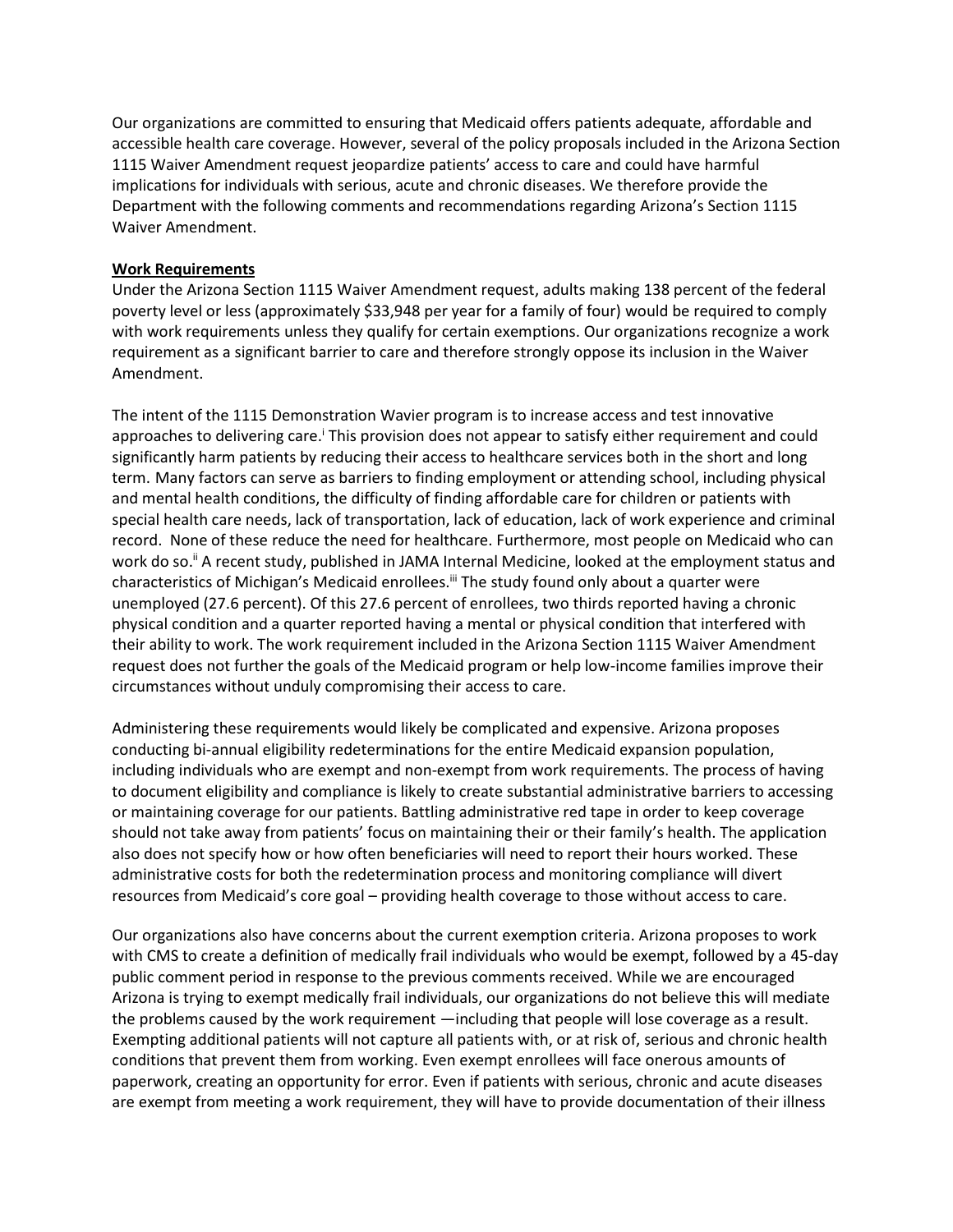on a regular basis or risk losing coverage. We believe this provision will not advance patient health and in fact has a serious chance of negatively impacting patient outcomes. We urge HHS to reject these bureaucratic requirements and their potentially negative impact on patients and families.

Lastly, people suffering from chronic or serious conditions often experience lapses in employment due to their condition or may have been directed by a physician to take time away from work as part of their treatment and recovery. Therefore, participation in work or work searches as a condition of Medicaid eligibility could inappropriately and unfairly bias against these individuals and create inappropriate and unwarranted barriers to medical care.

## **Time Limits**

The Arizona Section 1115 Waiver Amendment imposes time limits on Medicaid coverage that our organizations strongly oppose. The Waiver creates a five-year lifetime limit for coverage for adults subject to the work requirements. This arbitrary time limit simply does not work for patients, who need uninterrupted access to care to manage their illnesses. Loss of coverage at a critical point during treatment could easily lead to life-threatening consequences. Patients may cycle in and out of poverty and need Medicaid coverage at different periods throughout their lives. While patients' incomes and eligibility may change due to seasonal employment, recessions and other reasons, many patients will need lifelong treatment for their diseases and therefore cannot afford lifetime limits on access to care. Our organizations urge HHS to reject Arizona's request to impose time limits on coverage.

Thank you for reviewing our comments. We appreciate the opportunity to provide feedback on this application.

Sincerely,

 $\overline{a}$ 

American Diabetes Association American Heart Association American Lung Association Arthritis Foundation Crohn's & Colitis Foundation Cystic Fibrosis Foundation Epilepsy Foundation Family Voices The Leukemia & Lymphoma Society Lutheran Services in America National Multiple Sclerosis Society National Organization for Rare Disorders United Way Worldwide

CC: The Honorable Seema Verma, Administrator, The Centers for Medicare and Medicaid Services

<sup>i</sup> Section 1115 Demonstrations. https://www.medicaid.gov/medicaid/section-1115-demo/index.html